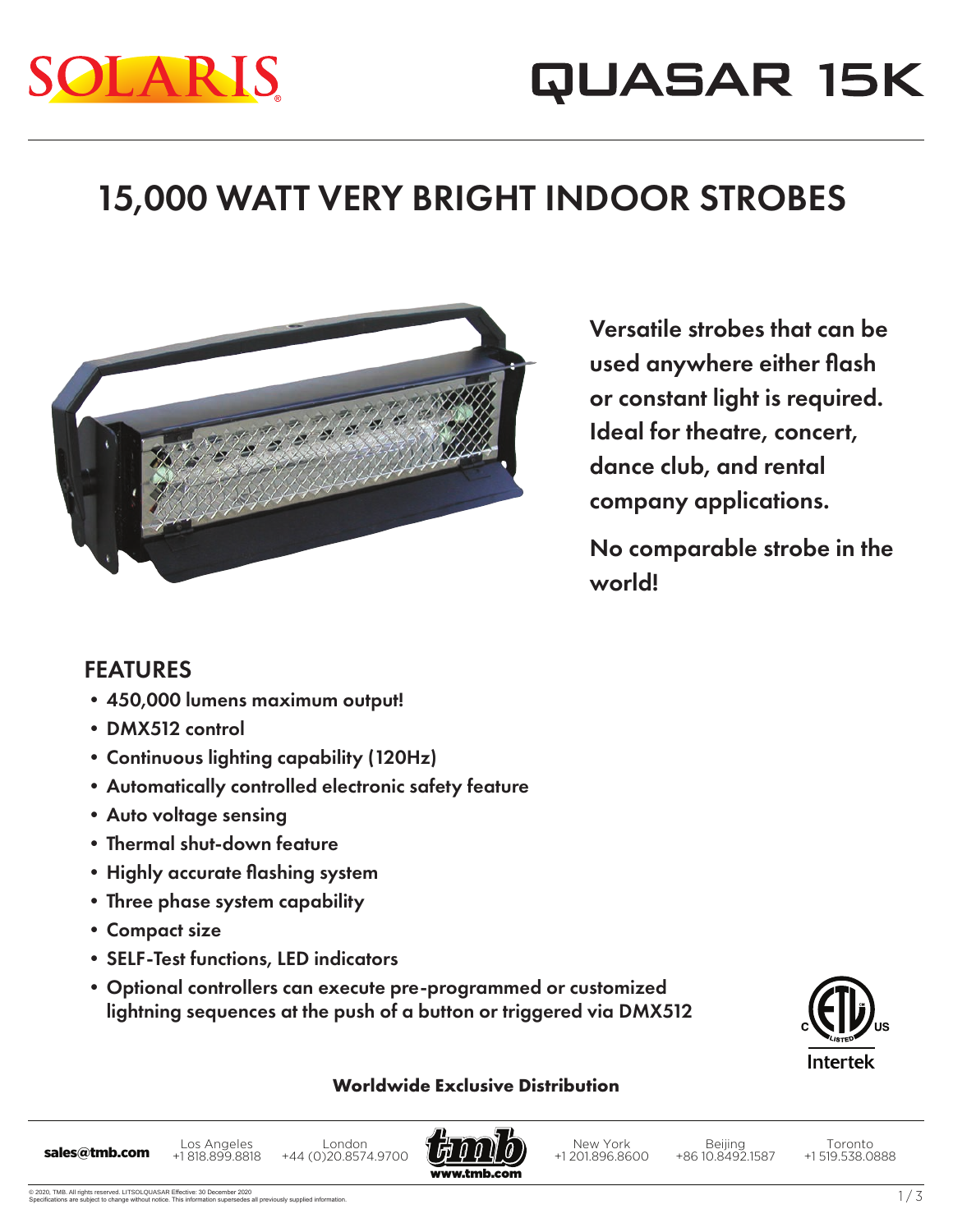

## QUASAR 15K

| <b>Specifications</b>          |                                                          |            |                                                      |
|--------------------------------|----------------------------------------------------------|------------|------------------------------------------------------|
| Lamp                           | Maximum continuous flash discharge                       |            | 2.5 seconds                                          |
|                                | Frequency of continuous mode                             |            | 120 Hz                                               |
|                                | Flash tube type                                          |            | Proprietary Long Arc Xenon tube                      |
|                                | Color temperature                                        |            | 5600° Kelvin                                         |
| <b>Control Parameters</b>      | Intensity control                                        |            |                                                      |
|                                | Adjustable flash frequency                               |            |                                                      |
| Electronic & Safety<br>Devices | Overheating protection                                   |            | 80°C, 110 °C, self resetting                         |
|                                | Self-test                                                |            | Preprogrammed                                        |
|                                | <b>Indicator LEDs</b>                                    |            | Red: Power<br>Yellow: Mode/Protection<br>Green: Data |
| <b>Control System</b>          | Digital display and pushbutton programming of parameters |            |                                                      |
|                                | Number of channels                                       |            | 2                                                    |
|                                | Connection type                                          |            | 5-Pin XLR                                            |
|                                | <b>Supported Protocols</b>                               |            | <b>DMX512</b>                                        |
| Power Supply                   | Nominal mains voltage                                    |            | 190-260 VAC, 50-60 Hz                                |
|                                | Power requirement                                        |            | 20A breaker                                          |
|                                | Max. power draw                                          | Continuous | 60A                                                  |
|                                |                                                          | Turbo      | 32A                                                  |
| Fixture & Housing              | Protection from breaking flash tube                      |            | Soft spring suspension system                        |
|                                | Fixing                                                   |            | Adjustable yoke                                      |
|                                | Corrosion protection                                     |            | Aluminum body                                        |
|                                | Unit Dimensions (HxWxD)                                  |            | 7.5" x 21.5" x 5.5" / 19 x 54.6 x 14 cm              |
|                                | Shipping Dimensions (HxWxD)                              |            | 10.5" x 23.75" x 9" / 27 x 60.5 x 23 cm              |
|                                | Unit weight                                              |            | 7.8 lb. (3.6 Kg)                                     |
|                                | Shipping weight                                          |            | 10.6 lb. (4.8 Kg)                                    |

Los Angeles +1 818.899.8818 Los Angeles London<br>
+44 (0)20.8574.9700 +1818.899.8818 +44 (0)20.8574.9700



New York +1 201.896.8600

Beijing +86 10.8492.1587

Toronto +1 519.538.0888